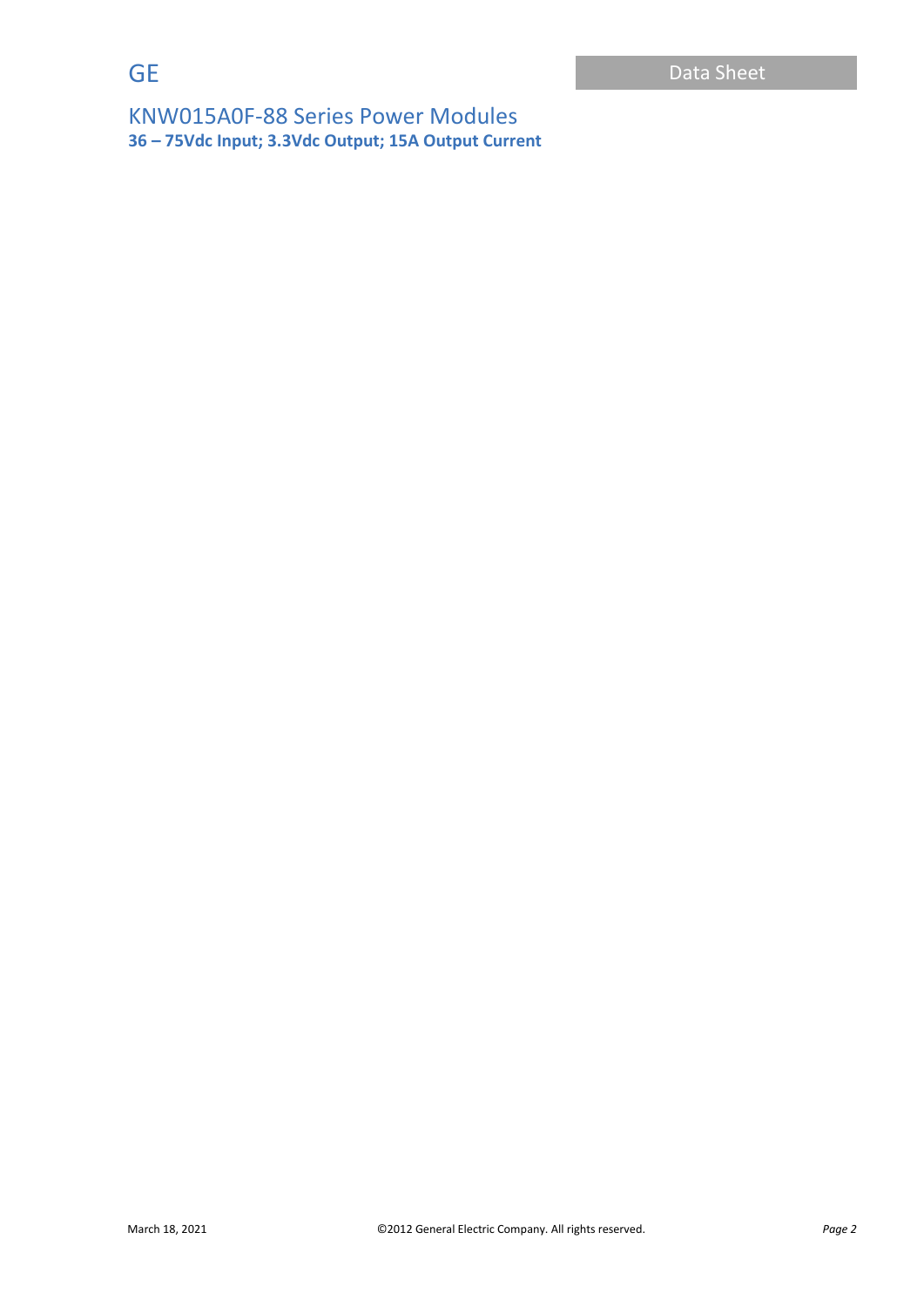## **Absolute Maximum Ratings**

Stresses in excess of the absolute maximum ratings can cause permanent damage to the device. These are absolute stress ratings only, functional operation of the device is not implied at these or any other conditions in excess of those given in the operations sections of the data sheet. Exposure to absolute maximum ratings for extended periods can adversely affect the device reliability.

| Parameter                                          | <b>Device</b> | <b>Symbol</b>          | <b>Min</b> | <b>Max</b> | <b>Unit</b>   |  |
|----------------------------------------------------|---------------|------------------------|------------|------------|---------------|--|
| <b>Operating Input Voltage</b>                     |               |                        |            |            |               |  |
| Continuous                                         | All           | $V_{IN}$               | $-0.3$     | 80         | Vdc           |  |
| Transient (100 ms)                                 | All           | V <sub>IN, trans</sub> | $-0.3$     | 100        | Vdc           |  |
| <b>Operating Ambient Temperature</b>               | All           | <b>TA</b>              | $-40$      | 85         | °۲            |  |
| (see Thermal Considerations section)               |               |                        |            |            |               |  |
| Storage Temperature                                | All           | $T_{\rm stg}$          | $-55$      | 125        | $\mathcal{C}$ |  |
| I/O Isolation voltage (100% Factory Hi-Pot tested) | All           |                        |            | 2250       | Vdc           |  |

## **Electrical Specifications**

Unless otherwise indicated, specifications apply over all operating input voltage, resistive load, and temperature conditions.

| <b>Parameter</b>                                                                                                                                                                        | <b>Device</b> | Symbol                         | <b>Min</b> | <b>Typ</b> | <b>Max</b> | <b>Unit</b> |
|-----------------------------------------------------------------------------------------------------------------------------------------------------------------------------------------|---------------|--------------------------------|------------|------------|------------|-------------|
| <b>Operating Input Voltage</b>                                                                                                                                                          | All           | $V_{IN}$                       | 36         | 48         | 75         | $V_{dc}$    |
| Maximum Input Current<br>$(V_{IN} = V_{IN, min}$ to $V_{IN, max}$ , $I_0 = I_0$ , max)                                                                                                  | All           | I <sub>IN.max</sub>            |            | 1.8        | 2.0        | $A_{dc}$    |
| Input No Load Current<br>$(V_{IN} = V_{IN, nom, 10} = 0$ , module enabled)                                                                                                              | All           | IIN.No load                    |            | 45         |            | mA          |
| Input Stand-by Current<br>$(V_{IN} = V_{IN. nom}$ , module disabled)                                                                                                                    | All           | I <sub>IN, stand-by</sub>      |            | 6          | 8          | mA          |
| <b>Inrush Transient</b><br>All                                                                                                                                                          |               | $l^2t$                         |            |            | 0.1        | $A^2S$      |
| Input Reflected Ripple Current, peak-to-peak<br>(5Hz to 20MHz, 1µH source impedance; V <sub>IN, min</sub> to V <sub>IN,</sub><br>All<br>max, lo= lomax; See Test configuration section) |               |                                |            | 30         |            | $mA_{p-p}$  |
| Input Ripple Rejection (120Hz)                                                                                                                                                          | All           |                                |            | 60         |            | dB          |
| <b>EMC, EN55032</b>                                                                                                                                                                     |               | See EMC Considerations section |            |            |            |             |

#### **CAUTION: This power module is not internally fused. An input line fuse must always be used.**

This power module can be used in a wide variety of applications, ranging from simple standalone operation to an integrated part of sophisticated power architectures. To preserve maximum flexibility, internal fusing is not included, however, to achieve maximum safety and system protection, always use an input line fuse. The safety agencies require a time-delay fuse with a maximum rating of 5 A (see Safety Considerations section). Based on the information provided in this data sheet on inrush energy and maximum dc input current, the same type of fuse with a lower rating can be used. Refer to the fuse manufacturer's data sheet for further information.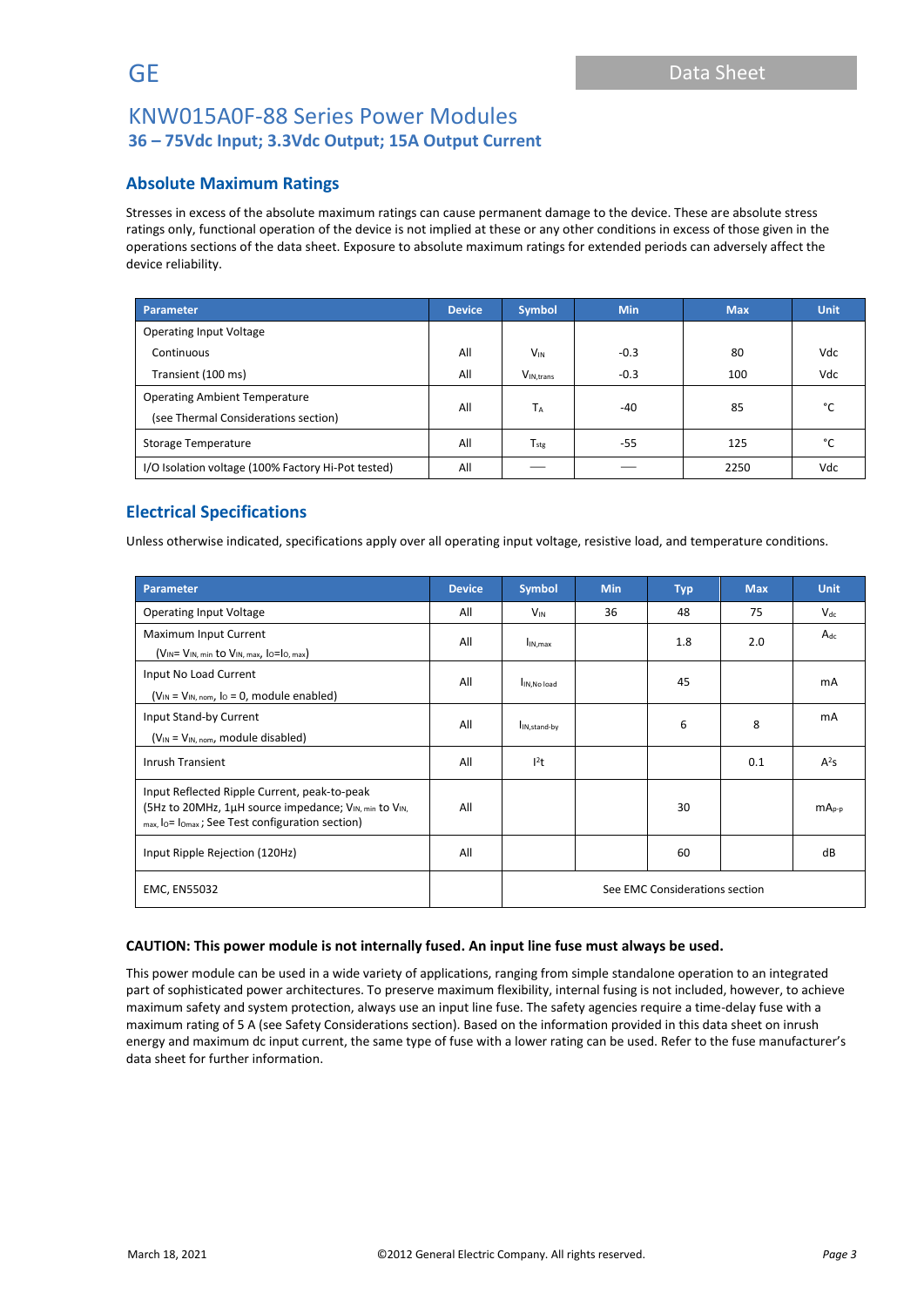## **Electrical Specifications** (continued)

| <b>Parameter</b>                                                                                            | <b>Device</b> | <b>Symbol</b>        | Min     | <b>Typ</b> | <b>Max</b> | <b>Unit</b>              |
|-------------------------------------------------------------------------------------------------------------|---------------|----------------------|---------|------------|------------|--------------------------|
| Output Voltage Set-point                                                                                    |               |                      |         |            |            |                          |
| $(V_{IN} = V_{IN, min}$ , lo=lo, max, TA=25°C)                                                              | All           | $V_{O, set}$         | 3.25    | 3.3        | 3.35       | $V_{dc}$                 |
| Output Voltage                                                                                              |               |                      |         |            |            |                          |
| (Over all operating input voltage, resistive load, and<br>temperature conditions until end of life)         | All           | V <sub>o</sub>       | $-3.0$  |            | $+3.0$     | $%$ $V0. set$            |
| <b>Adjustment Range</b><br>Selected by an external resistor                                                 | All           | $V_{O, \text{ adj}}$ | $-20.0$ |            | $+10.0$    | $\%$ $\rm V_{O, \, set}$ |
| <b>Output Regulation</b>                                                                                    |               |                      |         |            |            |                          |
| Line ( $V_{IN} = V_{IN, min}$ to $V_{IN, max}$ )                                                            | All           |                      |         |            | 0.1        | $%$ $V0. set$            |
| Load ( $I_0 = I_0$ , min to $I_0$ , max)                                                                    | All           |                      |         |            | 0.1        | % V <sub>O. set</sub>    |
| Temperature (T <sub>ref</sub> =T <sub>A, min</sub> to T <sub>A, max</sub> )                                 | All           |                      |         |            | 1.0        | %V <sub>0. set</sub>     |
| Output Ripple and Noise on nominal output                                                                   |               |                      |         |            |            |                          |
| (VIN=VIN, nom, lo= lo, max, TA=TA, min to TA, max)                                                          |               |                      |         |            |            |                          |
| RMS (5Hz to 20MHz bandwidth)                                                                                | All           |                      |         | 25         | 30         | mV <sub>rms</sub>        |
| Peak-to-Peak (5Hz to 20MHz bandwidth)                                                                       |               |                      |         | 75         | 100        | $mV_{pk-pk}$             |
| <b>External Capacitance</b>                                                                                 | All           | $C_{O, max}$         |         |            | 20,000     | μF                       |
| <b>Rated Output Current</b>                                                                                 | All           | lo, Rated            | 0       |            | 15         | $A_{dc}$                 |
| Output Current Limit Inception (Hiccup Mode)                                                                | All           | lo, lim              | 115     | 120        | 130        | %l <sub>O, Rated</sub>   |
| $(V_0 = 90\% \text{ of } V_{0, \text{ set}})$                                                               |               |                      |         |            |            |                          |
| <b>Output Short-Circuit Current</b>                                                                         | All           | I <sub>O, s/c</sub>  |         | 20         |            | $A_{rms}$                |
| (V <sub>o</sub> ≤250mV) (Hiccup Mode)                                                                       |               |                      |         |            |            |                          |
| Efficiency                                                                                                  |               |                      |         |            |            |                          |
| $V_{IN} = V_{IN, nom}$ ; TA=25°C; I <sub>O</sub> =I <sub>O, max</sub> ; V <sub>O</sub> = V <sub>O,set</sub> | All           | η                    |         | 92.0       |            | %                        |
| <b>Switching Frequency</b>                                                                                  | All           | $f_{sw}$             |         | 400        |            | kHz                      |
| Dynamic Load Response                                                                                       |               |                      |         |            |            |                          |
| $(dI_0/dt=0.1A/\mu s; V_{IN} = V_{IN, nom}; T_A=25°C)$                                                      |               |                      |         |            |            |                          |
| Load Change from $I_0$ = 50% to 75% or 25% to 50% of<br>$I_{O,max}$                                         |               |                      |         |            |            |                          |
| <b>Peak Deviation</b>                                                                                       | All           | $V_{pk}$             |         | 4          |            | % V <sub>0, set</sub>    |
| Settling Time (V <sub>0</sub> <10% peak deviation)                                                          | All           | t <sub>s</sub>       |         | 200        |            | μs                       |
| $(dI_0/dt=1.0A/\mu s; V_{IN} = V_{IN, nom}; T_A=25°C)$                                                      |               |                      |         |            |            |                          |
| Load Change from $I_0$ = 50% to 75% or 25% to 50% of                                                        |               |                      |         |            |            |                          |
| $I_{O,max}$ ;<br>Peak Deviation                                                                             | All           | $V_{pk}$             |         | 5          |            | $%$ $VO, set$            |
| Settling Time (V <sub>0</sub> <10% peak deviation)                                                          | All           | t <sub>s</sub>       |         | 200        |            | μs                       |

## **Isolation Specifications**

| Parameter                    | Device <sup>1</sup> | <b>Symbol</b>    | <b>Min</b>                    | <b>Typ</b>               | <b>Max</b> | <b>Unit</b> |
|------------------------------|---------------------|------------------|-------------------------------|--------------------------|------------|-------------|
| <b>Isolation Capacitance</b> | All                 | Liso             | $\overbrace{\phantom{12332}}$ | 1000                     | —          | рF          |
| <b>Isolation Resistance</b>  | All                 | R <sub>iso</sub> | 10                            |                          |            | MΩ          |
| I/O Isolation Voltage        | All                 | All              | $\overline{\phantom{a}}$      | $\overline{\phantom{a}}$ | 2250       | $V_{dc}$    |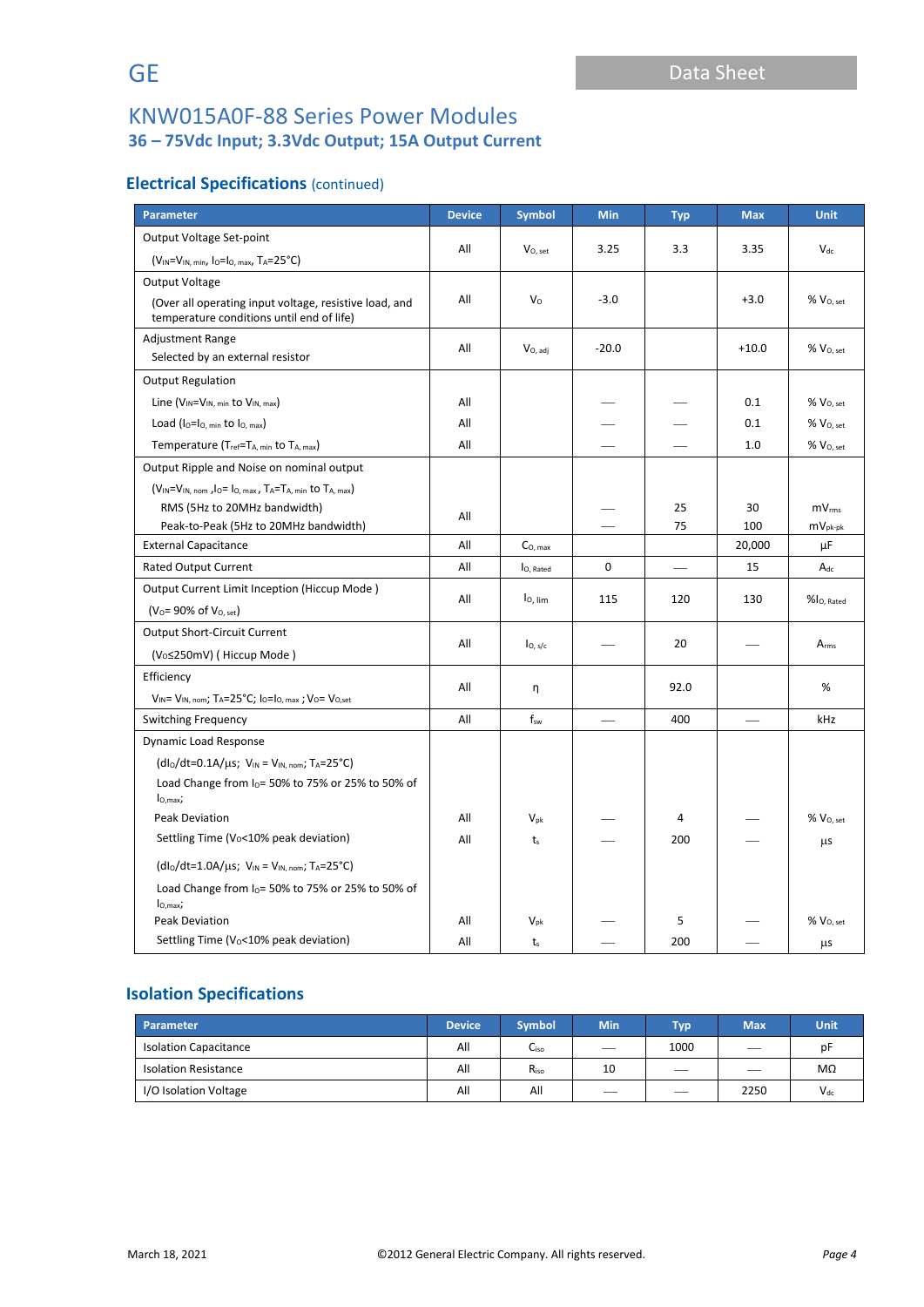## **General Specifications**

| <b>Parameter</b>                                                                                                                                      | <b>Device</b> | <b>Symbol</b> | <b>Min</b> | Typ         | <b>Max</b> | <b>Unit</b>    |
|-------------------------------------------------------------------------------------------------------------------------------------------------------|---------------|---------------|------------|-------------|------------|----------------|
| Calculated Reliability Based upon Telcordia SR-332                                                                                                    | All           | <b>MTBF</b>   |            | 4,589,027   |            | Hours          |
| Issue 2: Method I, Case 3, (I <sub>O</sub> =80%I <sub>O, max</sub> , TA=40°C,<br>Airflow = 200 lfm), 90% confidence                                   | All           | <b>FIT</b>    | 217.9      |             |            | $10^9$ /Hours  |
| Powered Random Vibration (V <sub>IN</sub> =V <sub>IN, min</sub> , I <sub>O</sub> =I <sub>O, max</sub> ,<br>T <sub>A</sub> =25°C, 0 to 5000Hz, 10Grms) | All           |               |            | 90          |            | <b>Minutes</b> |
| Weight                                                                                                                                                | All           |               |            | 15.6 (0.55) |            | (oz.)          |

## **Feature Specifications**

Unless otherwise indicated, specifications apply over all operating input voltage, resistive load, and temperature conditions. See Feature Descriptions for additional information.

| Parameter                                                                                                                                                 | <b>Device</b> | <b>Symbol</b>       | <b>Min</b> | <b>Typ</b> | <b>Max</b> | <b>Unit</b>           |
|-----------------------------------------------------------------------------------------------------------------------------------------------------------|---------------|---------------------|------------|------------|------------|-----------------------|
| Remote On/Off Signal Interface                                                                                                                            |               |                     |            |            |            |                       |
| $(V_{IN} = V_{IN, min}$ to $V_{IN, max}$ ; open collector or equivalent,                                                                                  |               |                     |            |            |            |                       |
| signal referenced to VIN-terminal)                                                                                                                        |               |                     |            |            |            |                       |
| Negative Logic: device code suffix "1"                                                                                                                    |               |                     |            |            |            |                       |
| Logic Low = module On, Logic High = module Off                                                                                                            |               |                     |            |            |            |                       |
| Positive Logic: No device code suffix required                                                                                                            |               |                     |            |            |            |                       |
| Logic Low = module Off, Logic High = module On                                                                                                            |               |                     |            |            |            |                       |
| Logic Low - Remote On/Off Current                                                                                                                         | All           | $I_{on/off}$        |            |            | 1.0        | mA                    |
| Logic Low - On/Off Voltage                                                                                                                                | All           | $V_{on/off}$        | $-0.7$     |            | 1.2        | v                     |
| Logic High Voltage - (Typ = Open Collector)                                                                                                               | All           | V <sub>on/off</sub> |            |            | 5          | $\vee$                |
| Logic High maximum allowable leakage current                                                                                                              | All           | $I_{on/off}$        |            |            | 10         | μA                    |
| Turn-On Delay and Rise Times                                                                                                                              |               |                     |            |            |            |                       |
| $(I_0=I_0$ , max, $V_{IN}=V_{IN, nom, TA} = 25 °C$                                                                                                        |               |                     |            |            |            |                       |
| Case 1: On/Off input is set to Logic Low (Module<br>ON) and then input power is applied (delay from                                                       | All           |                     |            | 13         | 20         |                       |
| instant at which $V_{IN} = V_{IN, min}$ until $V_0 = 10\%$ of $V_{O, set}$ )                                                                              |               | T <sub>delav</sub>  |            |            |            | msec                  |
| Case 2: Input power is applied for at least 1 second                                                                                                      |               |                     |            |            |            |                       |
| and then the On/Off input is set from OFF to ON ( $T_{\text{delay}}$ =<br>from instant at which $V_{IN} = V_{IN, min}$ until $V_0 = 10\%$ of $V_{O, set}$ | All           | T <sub>delav</sub>  |            | 30         | 35         | msec                  |
| Output voltage Rise time (time for Vo to rise from 10%                                                                                                    | All           | T <sub>rise</sub>   |            | 6          | 10         | msec                  |
| of V <sub>0,set</sub> to 90% of V <sub>0, set</sub> )                                                                                                     |               |                     |            |            |            |                       |
| Output voltage overshoot - Startup                                                                                                                        |               |                     |            |            | 3          | $\%$ $V_{O, set}$     |
| $I_0 = I_0$ , max; $V_{IN} = V_{IN}$ , min to $V_{IN}$ , max, $T_A = 25 °C$                                                                               |               |                     |            |            |            |                       |
| Remote Sense Range                                                                                                                                        | All           |                     |            |            | $+10$      | % V <sub>O. set</sub> |
| <b>Output Overvoltage Protection</b>                                                                                                                      | All           | $V_{O.$ limit       | 4.0        |            | 4.6        | $V_{dc}$              |
| Input Undervoltage Lockout                                                                                                                                |               |                     |            |            |            |                       |
| Turn-on Threshold                                                                                                                                         | All           | $V_{uv,on}$         | 32.5       | 34.0       | 35.8       | $V_{dc}$              |
| <b>Turn-off Threshold</b>                                                                                                                                 | All           | $V_{uv/off}$        | 30.0       | 31.0       | 33.0       | $V_{dc}$              |
| Hysterisis                                                                                                                                                | All           | Vhyst               | 2          |            |            | $V_{dc}$              |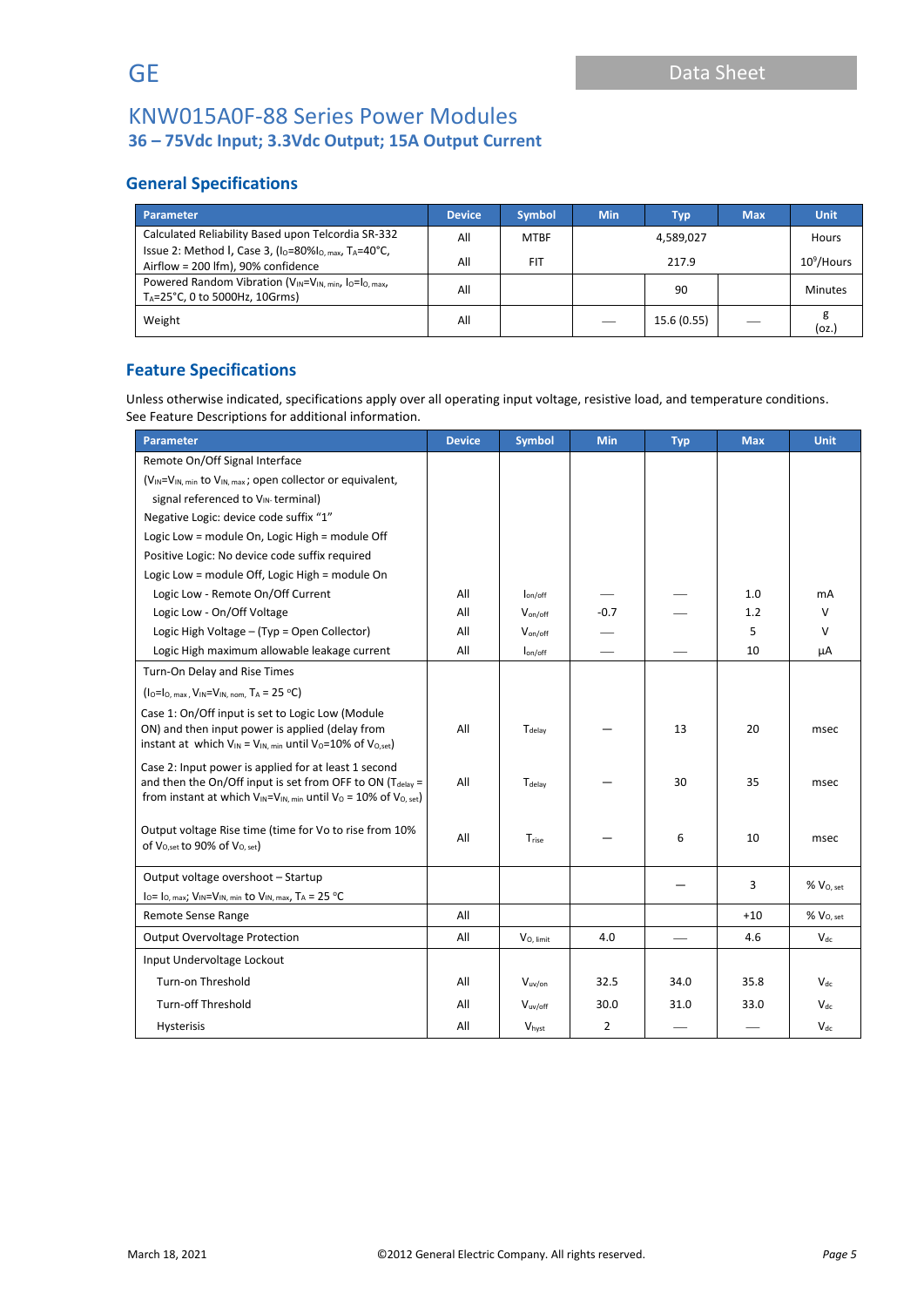## **Characteristic Curves**

The following figures provide typical characteristics for the KNW015A0Fxx-88 (3.3V, 15A) at 25 °C. The figures are identical for either positive or negative remote On/Off logic.





**Figure 1. Converter Efficiency versus Output Current. Figure 4. Derating Output Current versus Local Ambient** 



**Figure 2. Typical output ripple and noise (VIN = VIN,NOM, I<sup>o</sup> = Io,max).**



**Figure 3. Transient Response to Dynamic Load Change, 1.0A/µS, from 75% to 50% to 75% of full load.**

**Temperature and Airflow.**



**Figure 5. Typical Start-up Using Remote On/Off, negative logic version shown (VIN = VIN,NOM, I<sup>o</sup> = Io,max).**



**Figure 6. Typical Start-up Using Input Voltage (VIN = VIN,NOM, I<sup>o</sup> = Io,max).**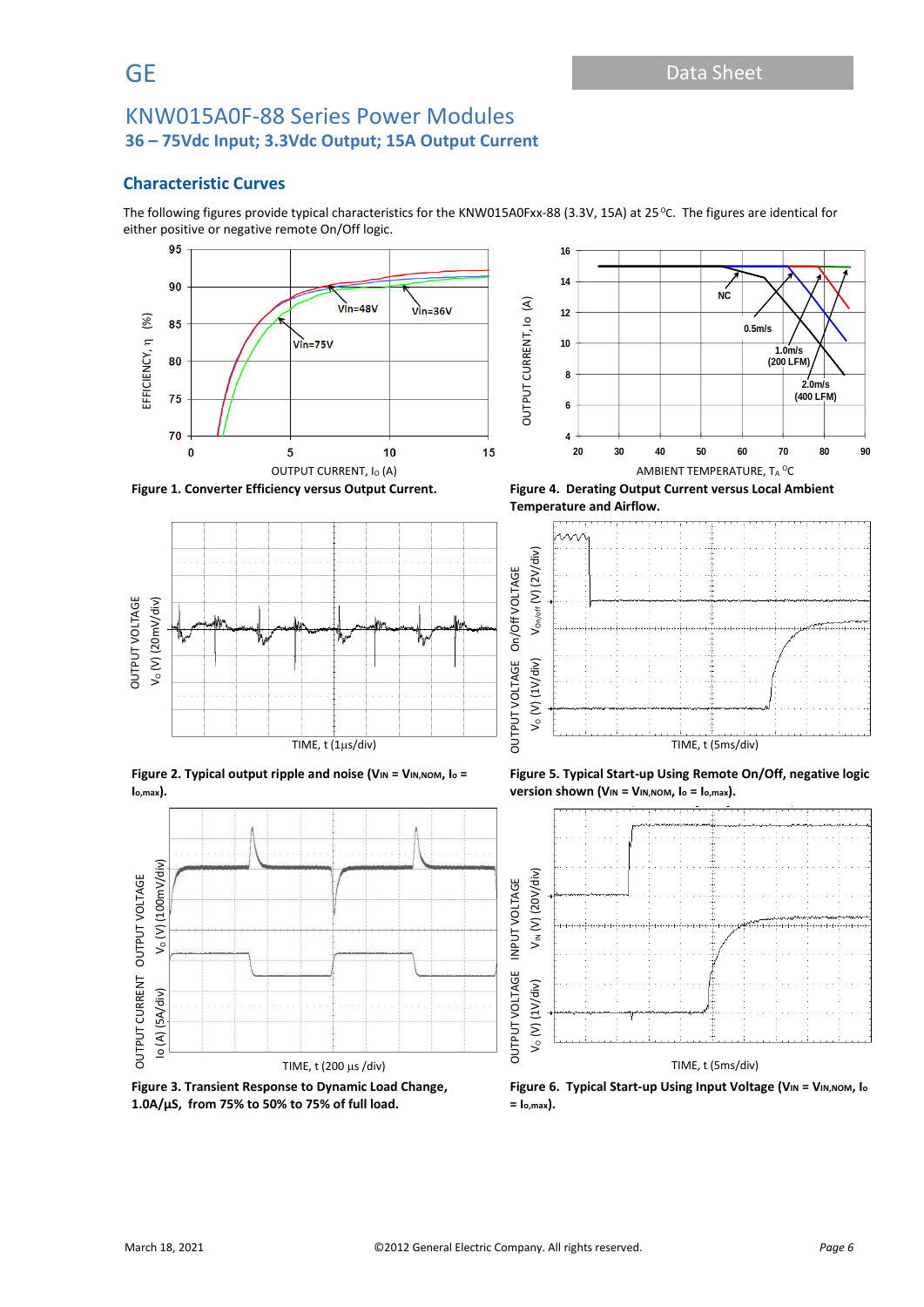## **Test Configurations**



NOTE: Measure input reflected ripple current with a simulated<br>source inductance (L<sub>TFST</sub>) of 12uH. Capacitor C<sub>S</sub> offsets source inductance (L<sub>TEST</sub>) of 12μH. Capacitor C<sub>s</sub> offsets<br>possible battery impedance. Measure current as shown<br>above.





NOTE: All voltage measurements to be taken at the module terminals, as shown above. If sockets are used then Kelvin connections are required at the module terminals to avoid measurement errors due to socket contact resistance.





NOTE: All voltage measurements to be taken at the module terminals, as shown above. If sockets are used then Kelvin connections are required at the module terminals to avoid measurement errors due to socket contact resistance.

#### **Figure 9. Output Voltage and Efficiency Test Setup.**

Efficiency 
$$
\eta = \frac{V_O. I_O}{V_{IN}. I_{IN}}
$$
 x 100 %

## **Design Considerations**

#### **Input Filtering**

The power module should be connected to a low ac-impedance source. Highly inductive source impedance can affect the stability of the power module. For the test configuration in Figure 7, a 33μF electrolytic capacitor (ESR<0.7 $\Omega$  at 100kHz), mounted close to the power module helps ensure the stability of the unit. Consult the factory for further application guidelines.

#### **Safety Considerations**

For safety agency approval the power module must be installed in compliance with the spacing and separation requirements of the end-use safety agency standards, i.e., UL ANSI/UL 62368-1 and CAN/CSA C22.2 No. 62368-1 Recognized, DIN VDE 0868-1/A11:2017 (EN62368- 1:2014/A11:2017)

If the input source is non-SELV (ELV or a hazardous voltage greater than 60 Vdc and less than or equal to 75Vdc), for the module's output to be considered as meeting the requirements for safety extra-low voltage (SELV) or ES1, all of the following must be true:

- **·** The input source is to be provided with reinforced insulation from any other hazardous voltages, including the ac mains.
- One V<sub>IN</sub> pin and one V<sub>OUT</sub> pin are to be grounded, or both the input and output pins are to be kept floating.
- The input pins of the module are not operator accessible.
- Another SELV or ES1 reliability test is conducted on the whole system (combination of supply source and subject module), as required by the safety agencies, to verify that under a single fault, hazardous voltages do not appear at the module's output.
- **Note:** Do not ground either of the input pins of the module without grounding one of the output pins. This may allow a non-SELV/ES1 voltage to appear between the output pins and ground.

The power module has safety extra-low voltage (SELV) or ES1 outputs when all inputs are SELV or ES1.

All flammable materials used in the manufacturing of these modules are rated 94V-0, or tested to in-situ needle flame test for reduced thickness.

For input voltages exceeding –60 Vdc but less than or equal to –75 Vdc, these converters have been evaluated to the applicable requirements of BASIC INSULATION between secondary DC MAINS DISTRIBUTION input (classified as TNV-2 in Europe) and unearthed SELV outputs.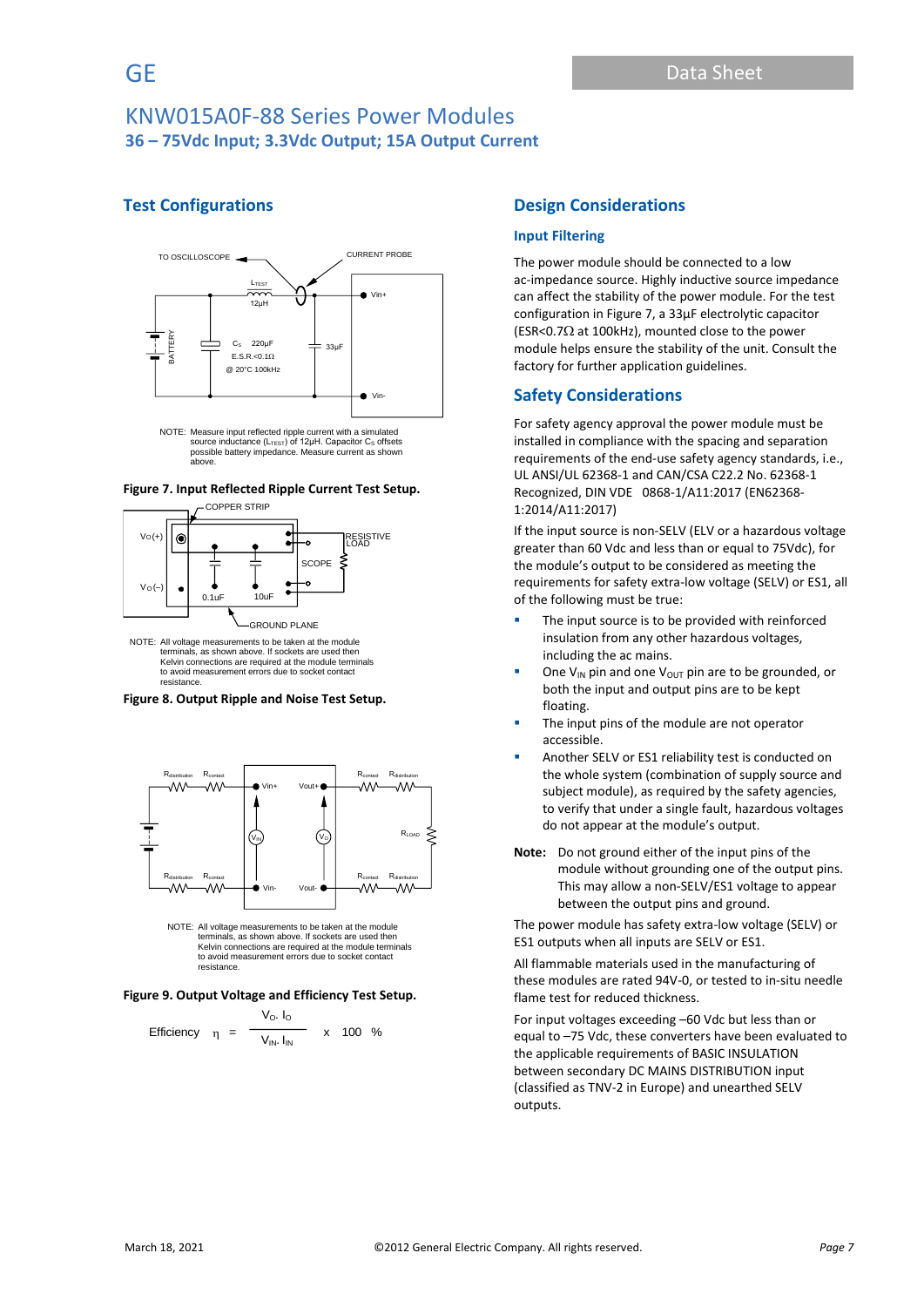The input to these units is to be provided with a maximum 5 A time-delay fuse in the ungrounded lead.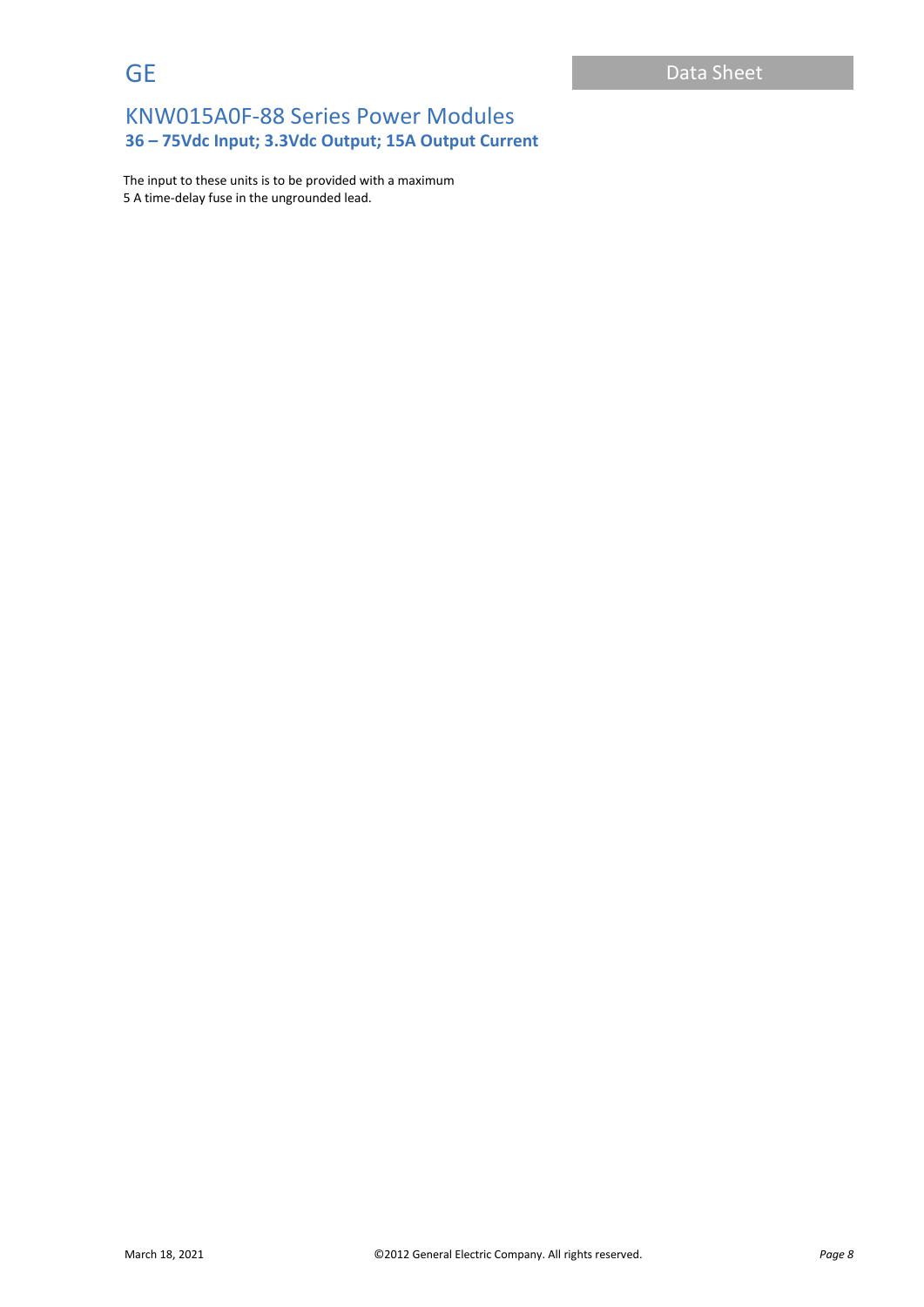### **Feature Description**

#### **Remote On/Off**

Two remote on/off options are available. Positive logic turns the module on during a logic high voltage on the ON/OFF pin, and off during a logic low. Negative logic remote On/Off, device code suffix "1", turns the module off during a logic high and on during a logic low.



#### **Figure 10. Remote On/Off Implementation.**

To turn the power module on and off, the user must supply a switch (open collector or equivalent) to control the voltage ( $V_{on/off}$ ) between the ON/OFF terminal and the V<sub>IN</sub>(-) terminal (see Figure 9). Logic low is

 $0V \le V_{on/off} \le 1.2V$ . The maximum  $I_{on/off}$  during a logic low is 1mA; the switch should be maintaining a logic low level while sinking this current.

During a logic high, the typical maximum  $V_{on/off}$  generated by the module is 15V, and the maximum allowable leakage current at  $V_{on/off}$  = 5V is 1 $\mu$ A.

If not using the remote on/off feature:

For positive logic, leave the ON/OFF pin open. For negative logic, short the ON/OFF pin to  $V_{IN}(-)$ .

#### **Remote Sense**

Remote sense minimizes the effects of distribution losses by regulating the voltage at the remote-sense connections (See Figure 10). The voltage between the remote-sense pins and the output terminals must not exceed the output voltage sense range given in the Feature Specifications table:

 $[V_0(+) - V_0(-)] -$  [SENSE(+) – SENSE(–)]  $\leq 10\%$  V<sub>O,set</sub>

Although the output voltage can be increased by both the remote sense and by the trim, the maximum increase for the output voltage is not the sum of both. The maximum increase is the larger of either the remote sense or the trim.

The amount of power delivered by the module is defined as the voltage at the output terminals multiplied by the output current. When using remote sense and trim, the output voltage of the module can be increased, which at the same output current would increase the power output of the module. Care should be taken to ensure that the maximum output power of the module remains at or below the maximum rated power (Maximum rated power  $= V_{o,set} \times I_{o,max}$ .





#### **Input Undervoltage Lockout**

At input voltages below the input undervoltage lockout limit, the module operation is disabled. The module will only begin to operate once the input voltage is raised above the undervoltage lockout turn-on threshold,  $V_{UV/ON}$ .

Once operating, the module will continue to operate until the input voltage is taken below the undervoltage turn-off threshold, V<sub>UV/OFF</sub>.

#### **Overtemperature Protection**

To provide protection under certain fault conditions, the unit is equipped with a thermal shutdown circuit. The unit will shutdown if the thermal reference point  $T_{ref}$  (Figure 13), exceeds  $128-133$ °C (typical) depending on T<sub>A</sub> and airflow, but the thermal shutdown is not intended as a guarantee that the unit will survive temperatures beyond its rating. The module can be restarted by cycling the dc input power for at least one second or by toggling the remote on/off signal for at least one second. If the autorestart option (4) is ordered, the module will automatically restart upon cool-down to a safe temperature.

#### **Output Overvoltage Protection**

The output over voltage protection scheme of the modules has an independent over voltage loop to prevent single point of failure. This protection feature latches in the event of over voltage across the output. Cycling the on/off pin or input voltage resets the latching protection feature. If the auto-restart option (4) is ordered, the module will automatically restart upon an internally programmed time elapsing.

#### **Overcurrent Protection**

To provide protection in a fault (output overload) condition, the unit is equipped with internal current-limiting circuitry and can endure current limiting continuously. At the point of current-limit inception, the unit enters hiccup mode. If the unit is not configured with auto–restart, then it will latch off following the over current condition. The module can be restarted by cycling the dc input power for at least one second, or by toggling the remote on/off signal for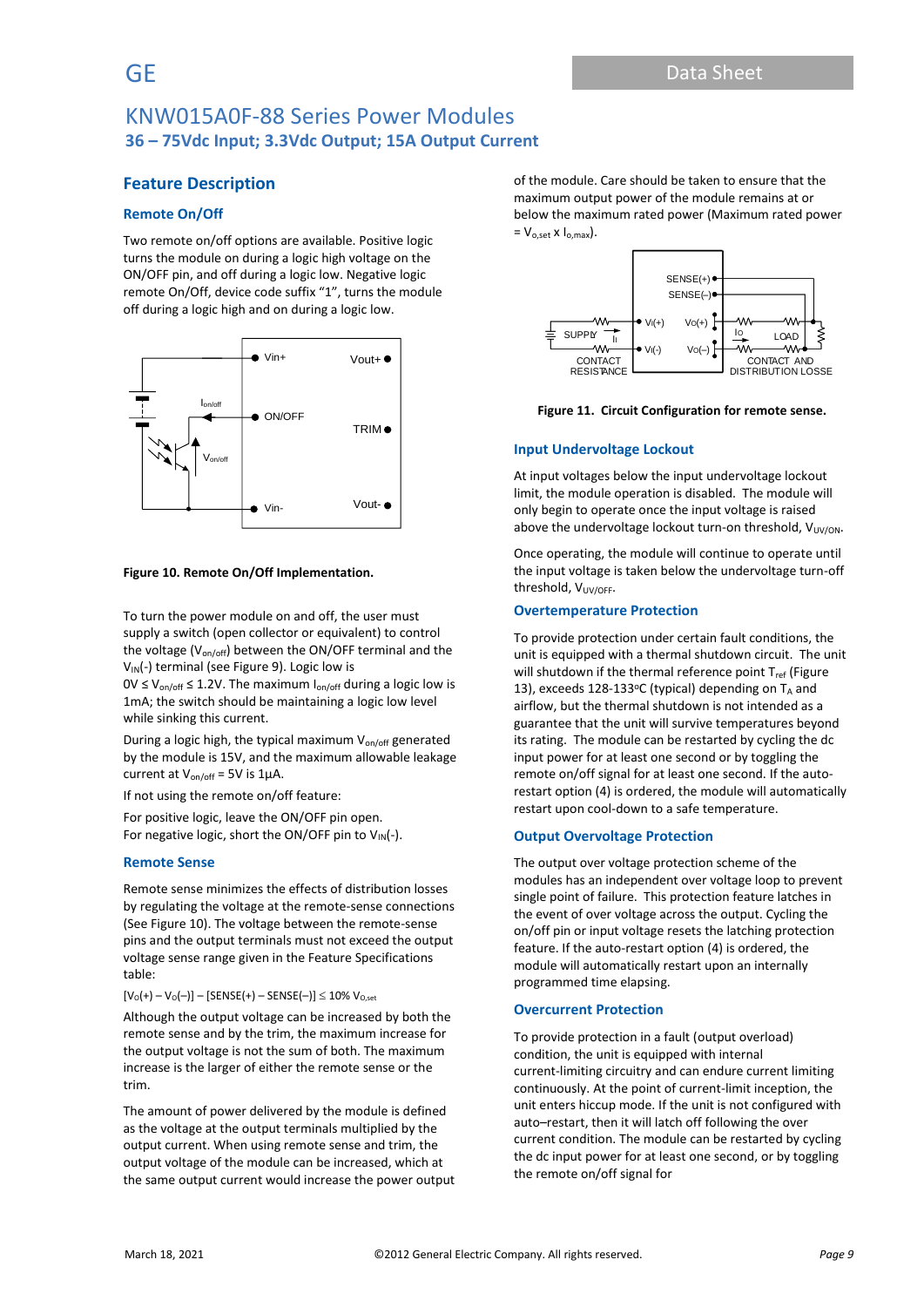at least one second. If the unit is configured with the

#### **Feature Descriptions** (continued)

auto-restart option (4), it will remain in the hiccup mode as long as the overcurrent condition exists; it operates normally, once the output current is brought back into its specified range. The average output current during hiccup is 10% IO, max.

#### **Output Voltage Programming**

Trimming allows the output voltage set point to be increased or decreased. This is accomplished by connecting an external resistor between the TRIM pin and either the  $V_0(+)$  pin or the  $V_0(-)$  pin.



#### **Figure 12. Circuit Configuration to Trim Output Voltage.**

Connecting an external resistor ( $R_{trim-down}$ ) between the TRIM pin and the Vo(-) (or Sense(-)) pin decreases the output voltage set point. To maintain set point accuracy, the trim resistor tolerance should be ±1.0%.

The following equation determines the required external resistor value to obtain a percentage output voltage change of Δ%

$$
R_{trim-down} = \left[\frac{511}{\Delta\%} - 10.22\right] K\Omega
$$

$$
\Delta\% = \left(\frac{V_{o,set} - V_{desired}}{V_{o,set}}\right) \times 100
$$

 $V_{o,set}$ 

For example, to trim-down the output voltage of 3.3V module (KNW015A0F-88) by 8% to 3.036V, Rtrim-down is calculated as follows:

$$
\Delta\% = 8
$$
  

$$
R_{trim-down} = \left[\frac{511}{8} - 10.22\right] K\Omega
$$
  

$$
R_{trim-down} = 53.6 K\Omega
$$

Connecting an external resistor ( $R_{\text{trim-up}}$ ) between the TRIM pin and the  $V_0(+)$  (or Sense (+)) pin increases the output voltage set point. The following equations determine the

required external resistor value to obtain a percentage output voltage change of Δ%:

$$
R_{trim-up} = \left[\frac{5.11 \times V_{o,set} \times (100 + \Delta\%)}{1.225 \times \Delta\%} - \frac{511}{\Delta\%} - 10.22\right] K\Omega
$$
  
Where 
$$
\Delta\% = \left(\frac{V_{desired} - V_{o,set}}{V_{o,set}}\right) \times 100
$$

For example, to trim-up the output voltage of 3.3V module (KNW015A0F-88) by 5% to 3.465V,  $R_{trim-up}$  is calculated is as follows:

$$
\Delta\% = 5
$$
  

$$
R_{trim-up} = \left[\frac{5.11 \times 5.0 \times (100 + 5)}{1.225 \times 5} - \frac{511}{5} - 10.22\right] K\Omega
$$
  

$$
R_{trim-up} = 325.6 K\Omega
$$

The voltage between the  $Vol+$ ) and  $Vol-$ ) terminals must not exceed the minimum output overvoltage protection value shown in the Feature Specifications table. This limit includes any increase in voltage due to remote-sense compensation and output voltage set-point adjustment trim.

Although the output voltage can be increased by both the remote sense and by the trim, the maximum increase for the output voltage is not the sum of both. The maximum increase is the larger of either the remote sense or the trim. The amount of power delivered by the module is defined as the voltage at the output terminals multiplied by the output current. When using remote sense and trim, the output voltage of the module can be increased, which at the same output current would increase the power output of the module. Care should be taken to ensure that the maximum output power of the module remains at or below the maximum rated power (Maximum rated power  $= V_{\text{o set}} x I_{\text{o max}}$ .

## **Thermal Considerations**

The power modules operate in a variety of thermal environments; however, sufficient cooling should be provided to help ensure reliable operation.

Considerations include ambient temperature, airflow, module power dissipation, and the need for increased reliability. A reduction in the operating temperature of the module will result in an increase in reliability. The thermal data presented here is based on physical measurements taken in a wind tunnel.

The thermal reference points, Tref<sub>x</sub>, used in the specifications are shown in Figure 13. For reliable operation, the temperature of both Tref points should not exceed 125°C.

Where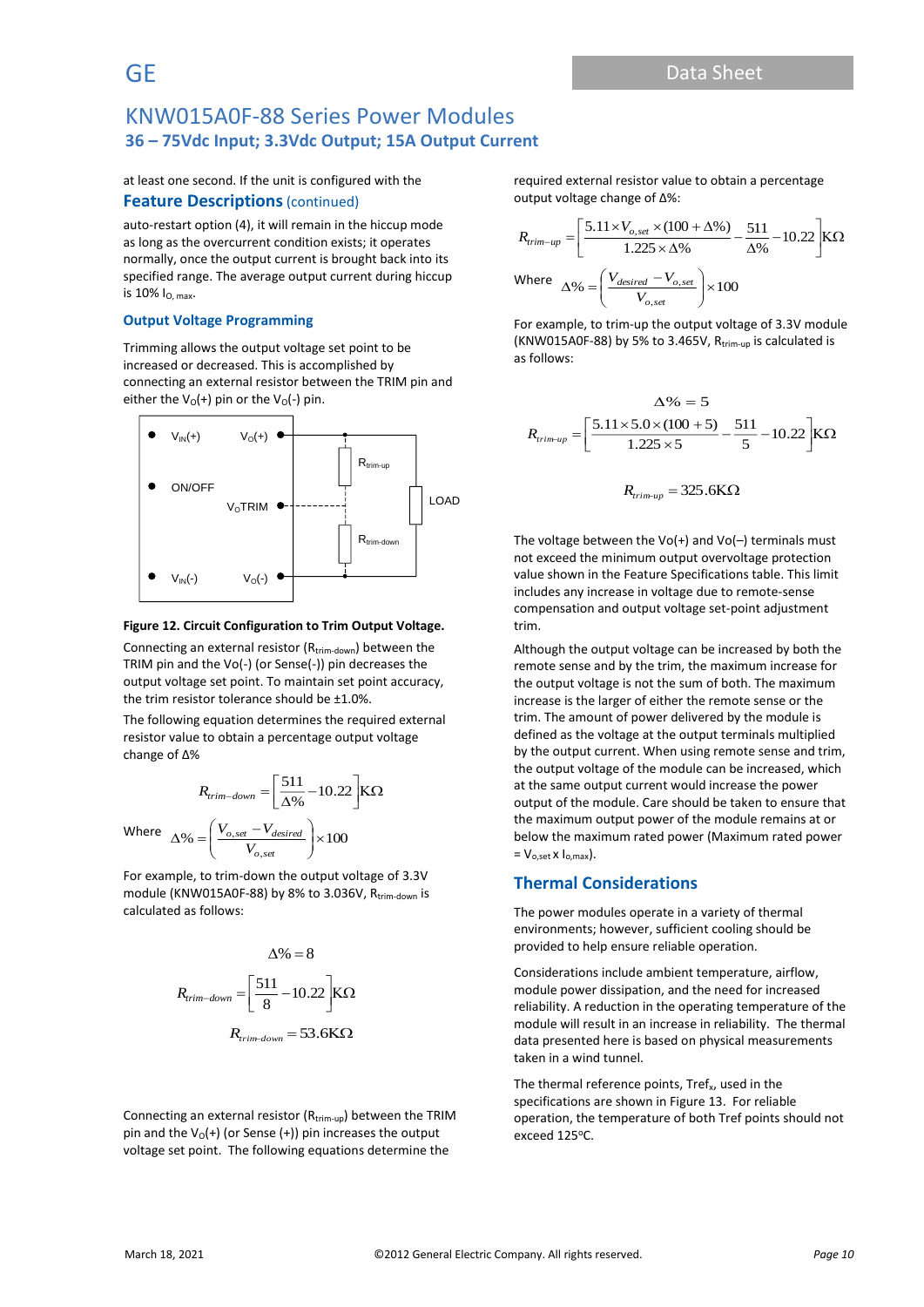## **Thermal Considerations** (continued)



#### **Figure 13. Tref<sup>x</sup> Temperature Measurement Location.**

Please refer to the Application Note "Thermal Characterization Process For Open-Frame Board-Mounted Power Modules" for a detailed discussion of thermal aspects including maximum device temperatures.

## **EMC Considerations**

The KNW015A0F-88 series module shall also meet limits of EN55032 Class A with a recommended single stage filter, shown in Figure 14. Please contact your GE Sales Representative for further information.



**Figure 14. Single stage filter used for test results.**



**Figure 15. KNW015A0Fxx-88 Quasi Peak Conducted Emissions with EN 55022 Class A limits, Figure 14 filter**  $(V_{IN} = V_{IN,NOM}$ ,  $I_o = 0.80 I_{o,max}$ .

## **Layout Considerations**

Avoid placing copper areas on the outer layer of the application PCB directly underneath the power module in the keep out areas shown in the Recommended Pad Layout figures. Also avoid placing via interconnects underneath the power module in these keep out areas.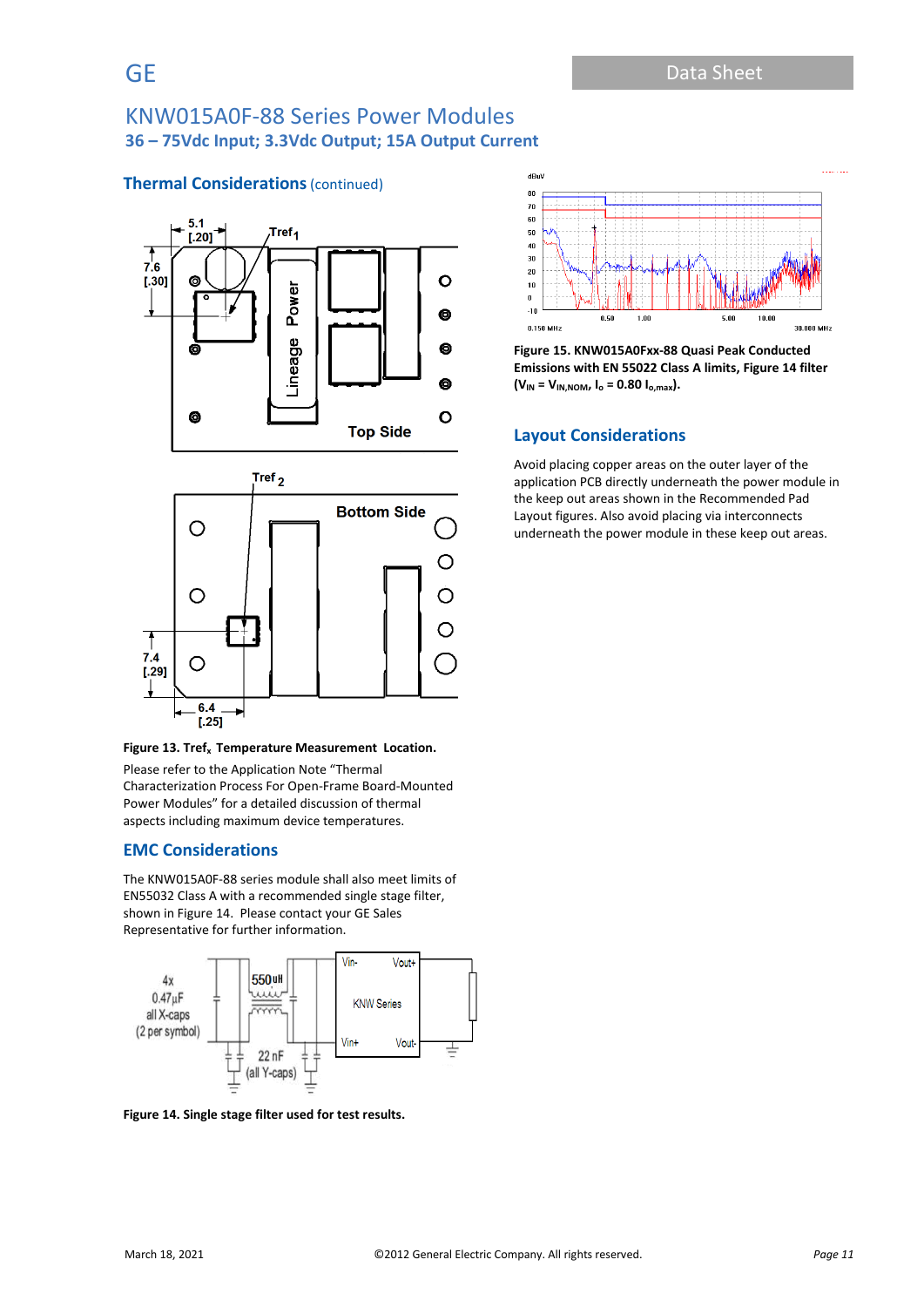## **Surface Mount Information**

#### **Pick and Place**

The KNW015A0F-88 modules use an open frame construction and are designed for a fully automated assembly process. The pick and place locations on the module are the larger magnetic core or the transistor package as shown in Figure 16. The modules are fitted with a label which meets all the requirements for surface mount processing, as well as safety standards, and is able to withstand reflow temperatures of up to 300°C. The label also carries product information such as product code, serial number and the location of manufacture.



**Figure 16. Pick and Place Locations.**

#### **Nozzle Recommendations**

The module weight has been kept to a minimum by using open frame construction. Even so, these modules have a relatively large mass when compared to conventional SMT components. Variables such as nozzle size, tip style, vacuum pressure and placement speed should be considered to optimize this process. The recommended nozzle diameter for reliable operation is 5mm. Oblong or oval nozzles up to 11 x 5 mm may also be used within the space available.

#### **Tin Lead Soldering**

The KNW015A0F-88 power modules (both non-Z and –Z codes) can be soldered either in a conventional Tin/Lead (Sn/Pb) process. The non-Z version of the KNW015A0F-88 modules are RoHS compliant with the lead exception. Lead based solder paste is used in the soldering process during the manufacturing of these modules. These modules can only be soldered in conventional Tin/lead (Sn/Pb) process. It is recommended that the customer review data sheets in order to customize the solder reflow profile for each application board assembly. The following instructions must be observed when soldering these units. Failure to observe these instructions may result in the failure of or cause damage to the modules, and can adversely affect long-term reliability.

In a conventional Tin/Lead (Sn/Pb) solder process peak reflow temperatures are limited to less than 235°C. Typically, the eutectic solder melts at 183°C, wets the land, and subsequently wicks the device connection. Sufficient time must be allowed to fuse the plating on the connection to ensure a reliable solder joint. There are several types of SMT reflow technologies currently used in the industry. These surface mount power modules can be reliably soldered using natural forced convection, IR (radiant infrared), or a combination of convection/IR. For reliable soldering the solder reflow profile should be established by accurately measuring the modules CP connector temperatures.



**Figure 17. Reflow Profile for Tin/Lead (Sn/Pb) process**



**Figure 18. Time Limit Curve Above 205<sup>o</sup>C for Tin/Lead (Sn/Pb) process**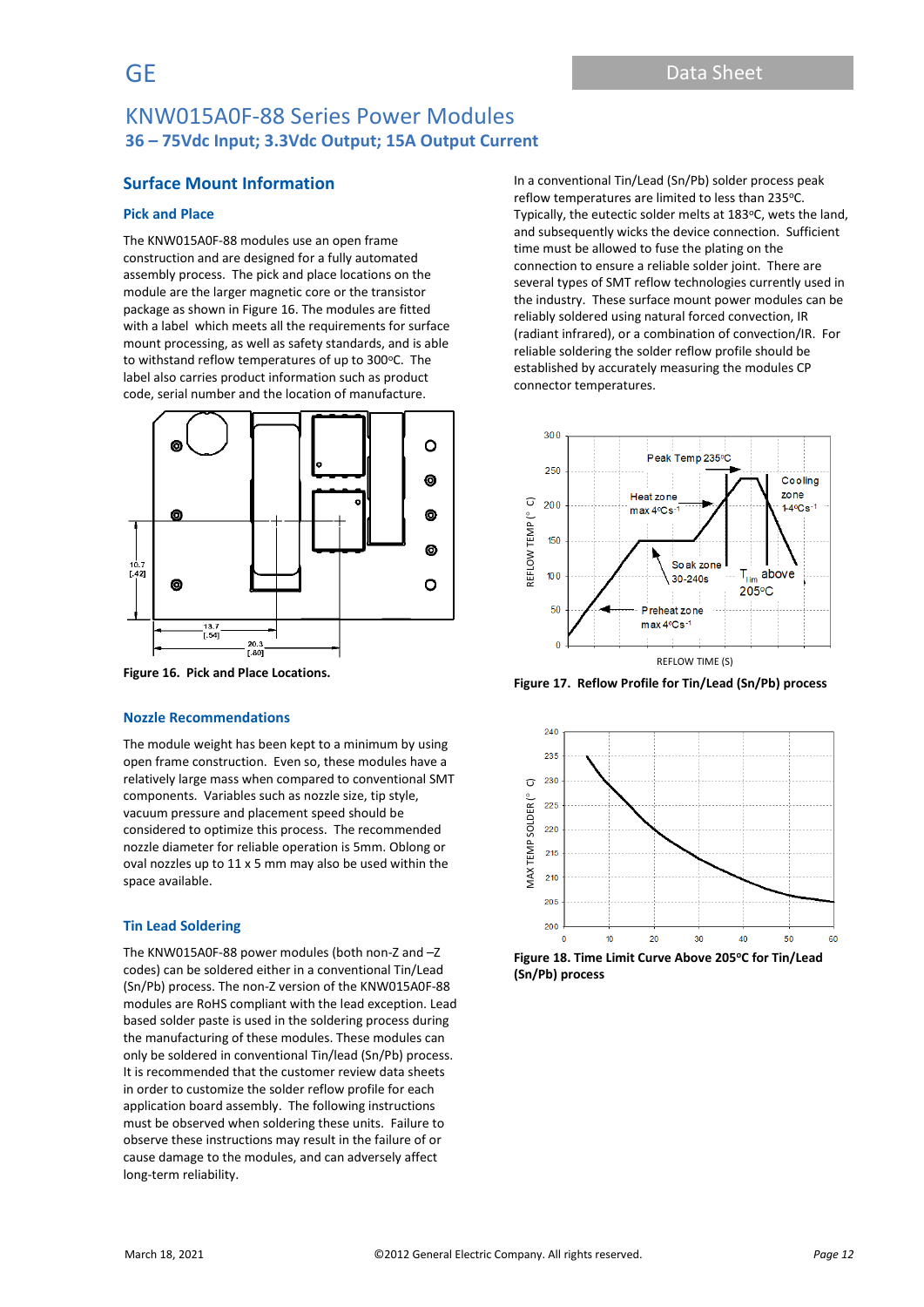## **Surface Mount Information** (continued)

#### **Lead Free Soldering**

The –Z version of the KNW015A0F-88 modules are leadfree (Pb-free) and RoHS compliant, and are both forward and backward compatible in a Pb-free and a SnPb soldering process. The non-Z version of the KNW015A0F-88 modules are RoHS compliant with the lead exception. Lead based solder paste is used in the soldering process during the manufacturing of these modules. These modules can only be soldered in conventional Tin/lead (Sn/Pb) process. Failure to observe the instructions below may result in the failure of or cause damage to the modules and can adversely affect long-term reliability.

#### **Pb-free Reflow Profile**

Power Systems will comply with J-STD-020 Rev. C (Moisture/Reflow Sensitivity Classification for Nonhermetic Solid State Surface Mount Devices) for both Pb-free solder profiles and MSL classification procedures. This standard provides a recommended forced-airconvection reflow profile based on the volume and thickness of the package (table 4-2). The suggested Pbfree solder paste is Sn/Ag/Cu (SAC). The recommended linear reflow profile using Sn/Ag/Cu solder is shown in Figure 19.

#### **MSL Rating**

The KNW015A0F-88 modules have a MSL rating of 3.

#### **Storage and Handling**

The recommended storage environment and handling procedures for moisture-sensitive surface mount packages is detailed in J-STD-033 Rev. A (Handling, Packing, Shipping and Use of Moisture/Reflow Sensitive Surface Mount Devices). Moisture barrier bags (MBB) with desiccant are required for MSL ratings of 2 or greater. These sealed packages should not be broken until time of use. Once the original package is broken, the floor life of the product at conditions of  $\leq 30^{\circ}$ C and 60% relative humidity varies according to the MSL rating (see J-STD-033A). The shelf life for dry packed SMT packages will be a minimum of 12 months from the bag seal date, when stored at the following conditions: < 40° C, < 90% relative humidity.

#### **Post Solder Cleaning and Drying Considerations**

Post solder cleaning is usually the final circuit-board assembly process prior to electrical board testing. The result of inadequate cleaning and drying can affect both

the reliability of a power module and the testability of the finished circuit-board assembly. For guidance on appropriate soldering, cleaning and drying procedures, refer to GE *Board* 

*Mounted Power Modules: Soldering and Cleaning* Application Note (AN04-001).



**Figure 19. Recommended linear reflow profile using Sn/Ag/Cu solder.**

## **Through-Hole Lead-Free Soldering Information**

The RoHS-compliant through-hole products use the SAC (Sn/Ag/Cu) Pb-free solder and RoHS-compliant components. They are designed to be processed through single or dual wave soldering machines. The pins have an RoHS-compliant finish that is compatible with both Pb and Pb-free wave soldering processes. A maximum preheat rate of  $3^{\circ}$ C/s is suggested. The wave preheat process should be such that the temperature of the power module board is kept below 210°C. For Pb solder, the recommended pot temperature is 260°C, and, for Pb-free solder, the recommended pot temperature is  $270^{\circ}$ C max. Not all RoHS-compliant through-hole products can be processed with paste-through-hole Pb or Pb-free reflow process. If additional information is needed, please consult with your GE representative for more details.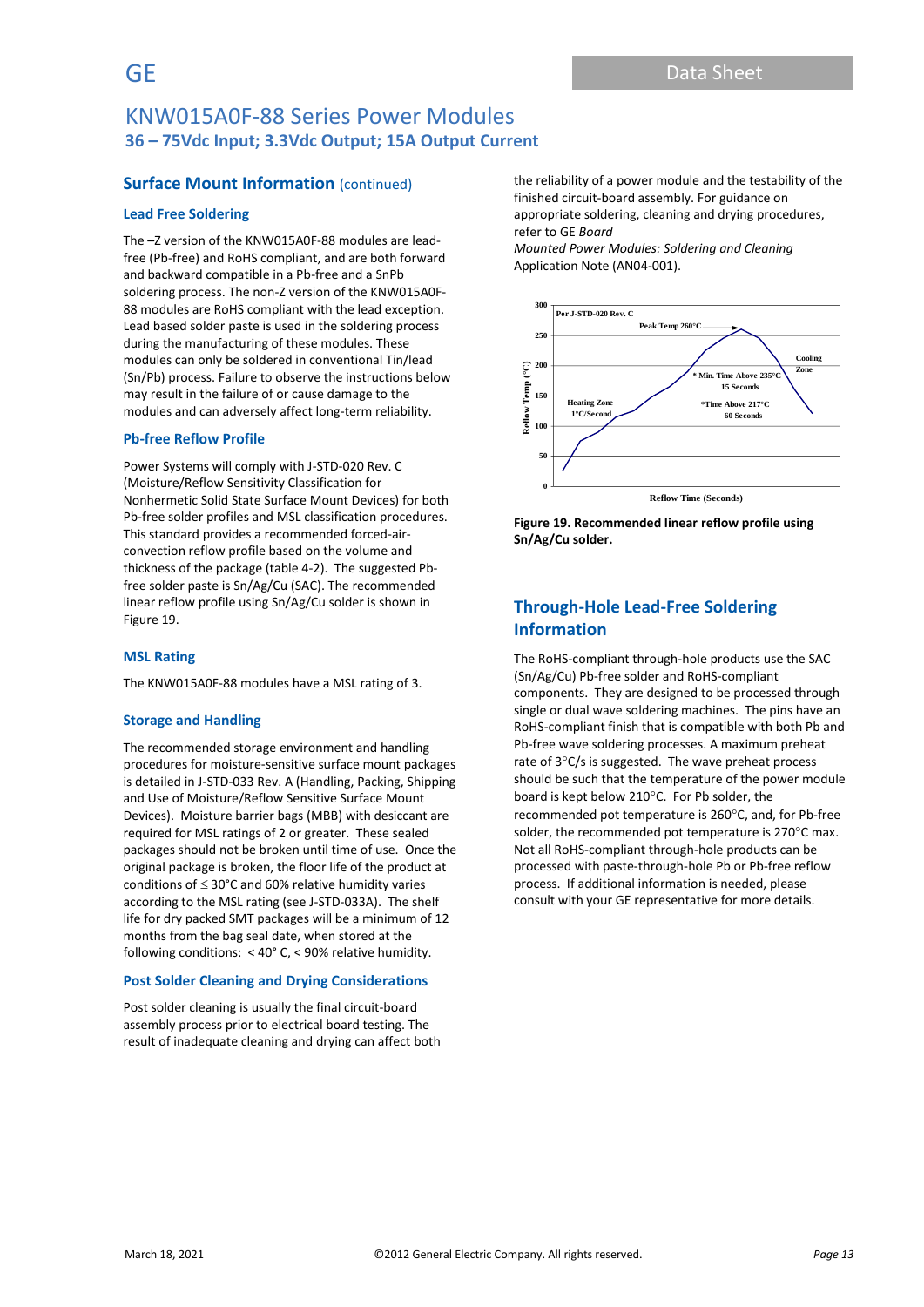## **Mechanical Outline for Surface Mount Module**

Dimensions are in millimeters and [inches].

Tolerances: x.x mm  $\pm$  0.5 mm [x.xx in.  $\pm$  0.02 in.] (unless otherwise indicated)

x.xx mm  $\pm$  0.25 mm [x.xxx in  $\pm$  0.010 in.]

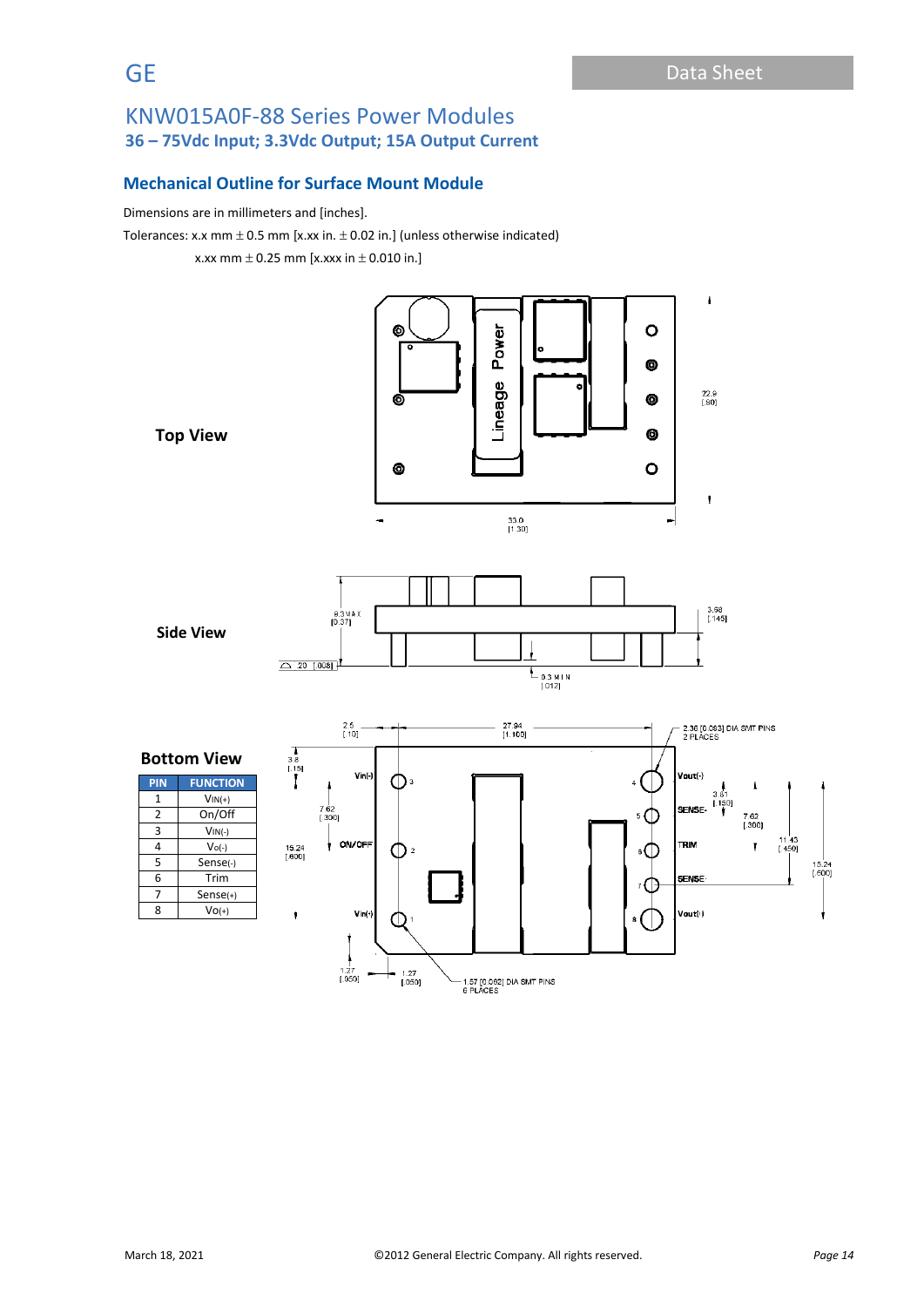## **Mechanical Outline for Through-Hole Module**

Dimensions are in millimeters and [inches].

Tolerances: x.x mm  $\pm$  0.5 mm [x.xx in.  $\pm$  0.02 in.] (unless otherwise indicated)

x.xx mm  $\pm$  0.25 mm [x.xxx in  $\pm$  0.010 in.]

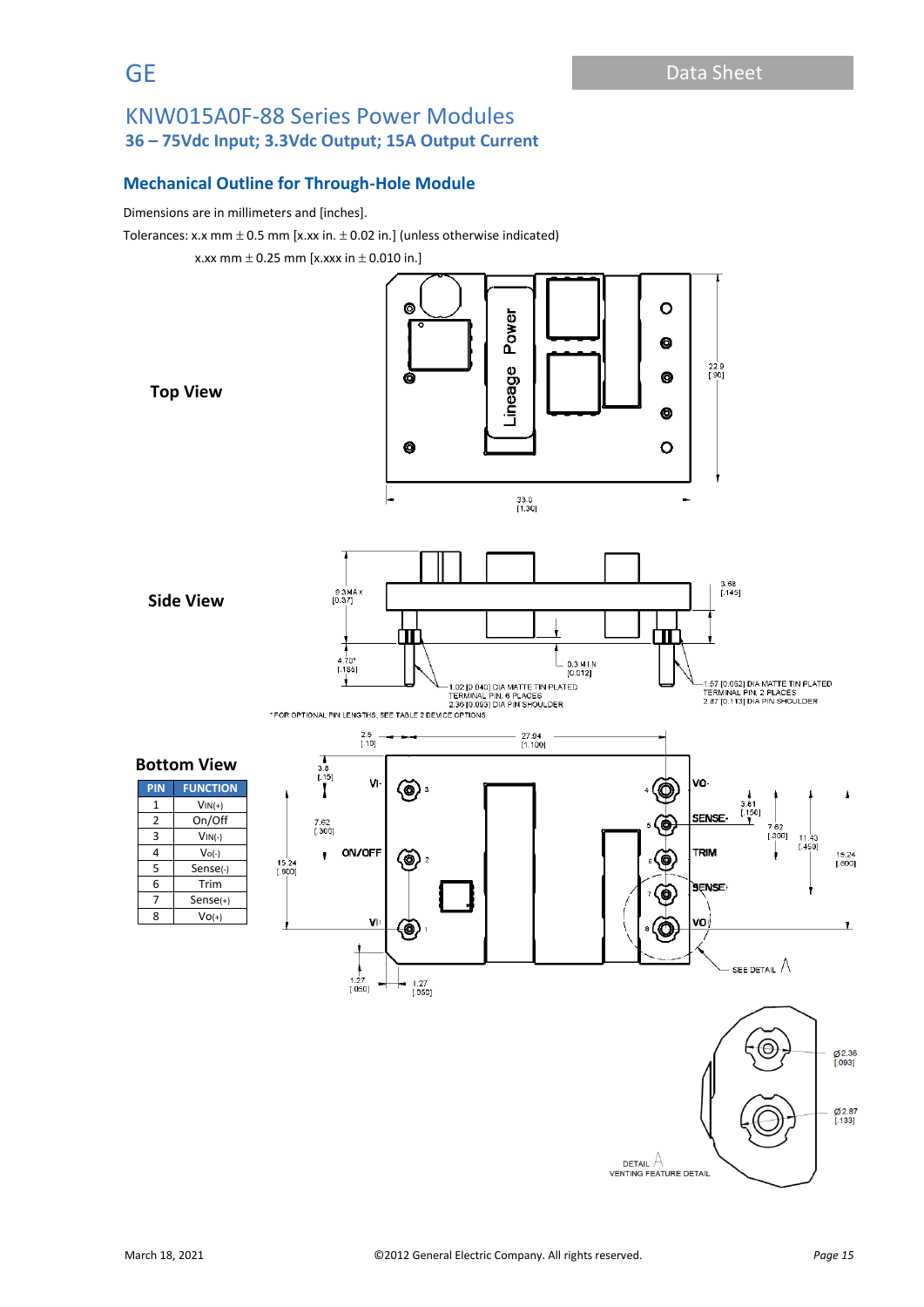## **Recommended Pad Layout**

Dimensions are in and millimeters [inches].

Tolerances: x.x mm  $\pm$  0.5 mm [x.xx in.  $\pm$  0.02 in.] (unless otherwise indicated) x.xx mm  $\pm$  0.25 mm [x.xxx in  $\pm$  0.010 in.]



**SMT Recommended Pad Layout (Component Side View)**



## **TH Recommended Pad Layout (Component Side View)**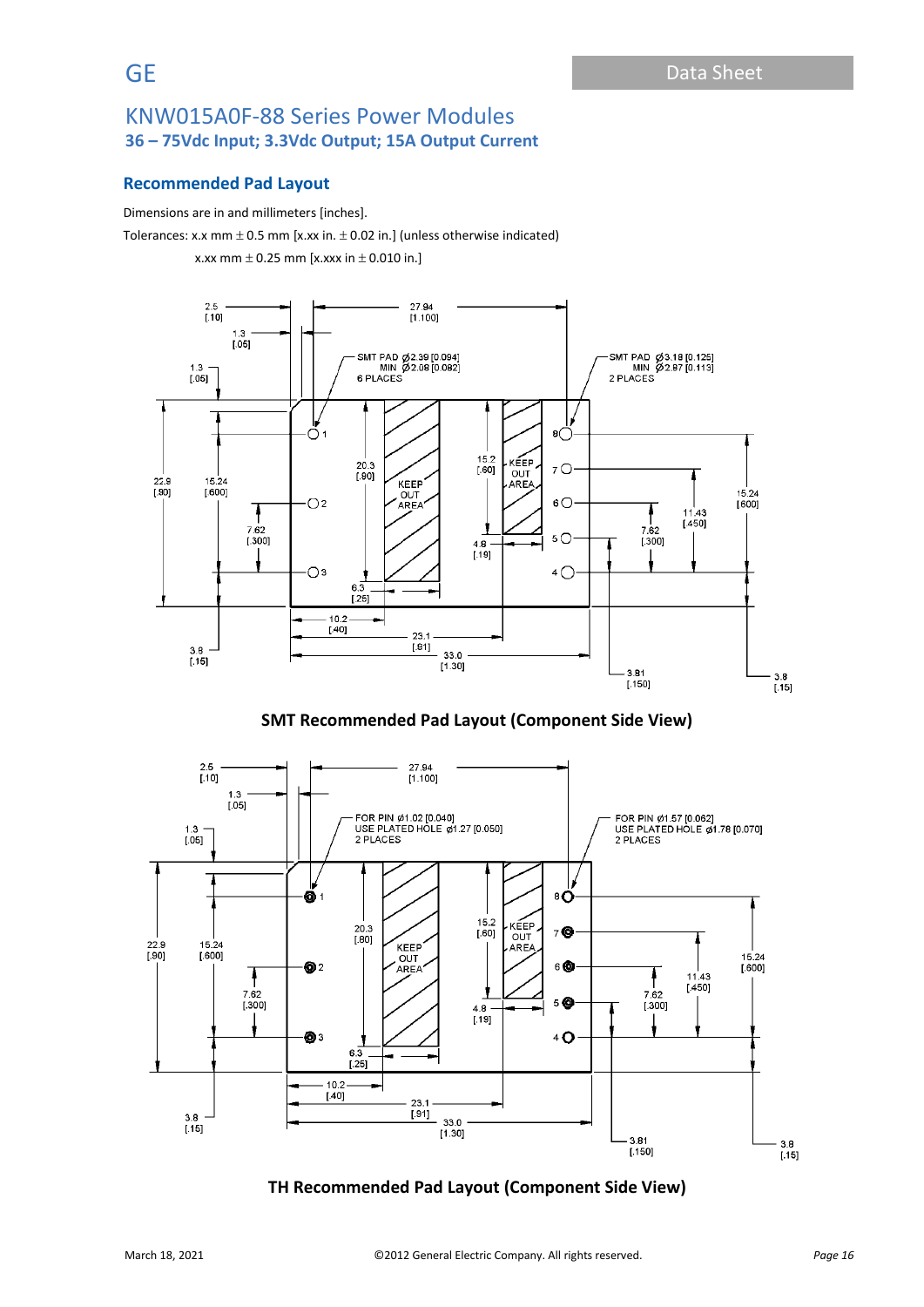## **Packaging Details**

The Sixteenth-brick SMT versions are supplied in tape & reel as standard. Details of tape dimensions are shown below. Modules are shipped in quantities of 140 modules per reel.

#### **Tape Dimensions**

Dimensions are in millimeters.